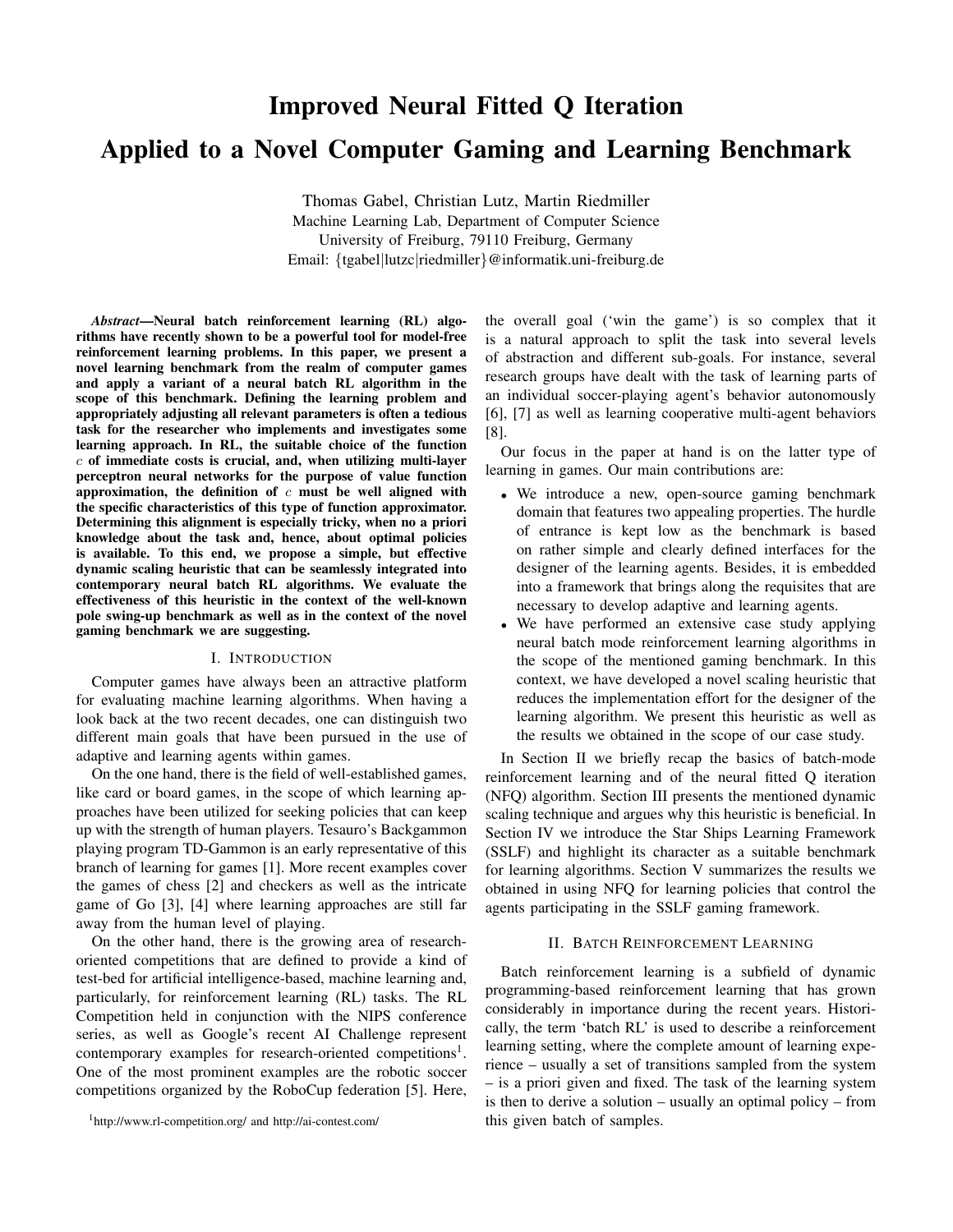In contrast to classic online reinforcement learning where updates to the value function are made after each transition, batch reinforcement learning methods store and reuse their experience. That experience is a set of transition tuples consisting each of a state, an action taken in that state, the immediate reward received (or immediate costs interchangeably), as well as the successor state entered. After having collected a batch, i.e. a larger number of transition tuples, the computational update to the value function is performed. Various batch RL algorithms have been proposed in the literature [9]–[11] and batch RL has recently been successfully applied to various challenging real-world applications [12], [13].

Figure 1 sketches the general batch reinforcement learning framework. It basically consists of three main steps that are interconnected by two loops. The step of sampling experience (outer loop) realizes interaction with the environment and creates a set of transition tuples (data). The second step utilizes dynamic programming methods to generate a set of training patterns which are, subsequently and iteratively (inner loop), employed by some batch mode supervised learning algorithm that outputs an approximated function represented by the training patterns. Note that most of the practical realizations of batch reinforcement learning algorithms work in alternating (also called 'growing') batch mode. This means that the outer loop can be iterated an arbitrary number of times, involving corresponding data samplings and successive training phases realized by the inner loop.

The individual components shown in Figure 1 may be implemented differently, e.g. data may be sampled using a greedy or an exploring policy and for the task of fitting a function approximator to the training patterns, in principle, any of a dozen supervised learning algorithms can be utilized.



Fig. 1. The Batch-Mode Reinforcement Learning Framework: In growing batch mode, the stages of interaction with the environment (outer loop) and value function learning (inner loop) are interweaved.

#### *A. Fitted Q Iteration*

Perhaps the most popular algorithm in batch RL is 'Fitted Q Iteration' (FQI, [14]). As characteristic for batch RL approaches, FQI (when embedded into the inner loop of Figure 1) computes an approximation of the optimal policy from a finite set of four-tuples  $\mathbb{T} = \{(s_i, a_i, c_i, s'_i)|i = 1, \ldots, |\mathbb{T}|\}.$ These experience units may be collected in any arbitrary manner and they are made up of states  $s_i$ , the respective actions  $a_i$  taken, the immediate costs  $c_i$  incurred, as well as the successor states  $s_i'$  entered. The basic algorithm takes  $\mathbb{T}$ , as well as a regression algorithm as input, and after having initialized  $Q$  and a counter  $k$  to zero, repeatedly processes the following three steps until some stop criterion becomes true:

- 1) increment  $k$
- 2) build up a training set  $\mathbb F$  for the regression algorithm according to:

$$
\mathbb{F} := \{ (in_i, out_i) | i = 1, ..., |\mathbb{T} | \}
$$
  
where  $in_i = (s_i, a_i)$  and  $out_i = c_i + \gamma \min_{b \in A} \tilde{Q}^{k-1}(s'_i, b)$ 

3) use the regression algorithm and the training set  $\mathbb F$  to induce an approximation  $\tilde{Q}^k : S \times A \rightarrow \mathbb{R}$ 

Subsequently, we consider neural fitted Q iteration (NFQ, [15]), a realization of fitted Q iteration where multi-layer perceptron (MLP) neural networks are used to represent the Q function and an enhanced network weight update rule is employed (step 3). NFQ is an effective and efficient RL method for training a Q value function that requires reasonably few interactions with the environment to generate policies of high quality. We will also discuss a heuristic extension of NFQ to be used in the scope of this work in Section III.

## *B. Neural Fitted Q Iteration*

In online Q learning in conjunction with a table-based value function representation, updates to the value function can be made easily on the fly. By contrast, when faced with very large or continuous state-action spaces and when using neural networks as value function approximators, as we intend to do, no direct value assignment for singular state-action pairs can be realized. Instead, an error function must be introduced, which measures the deviations between (a) state-action values approximated by the function approximator (we denote the approximation realized by a neural network as  $\ddot{Q}$ ) and (b) those that are defined through the Bellman equation (cf. the  $out_i$  values in the algorithm sketch of FQI in Section II-A). For example, given a single transition tuple  $(s, a, c, s')$  and a current value function estimate  $Q$  represented by an MLP, the squared Bellman error

$$
\Big(\tilde Q(s,a) - (c + \gamma \in_{b \in A} \tilde Q(s',b))\Big)^2
$$

may be employed, which can be minimized using gradient descent techniques, like the backpropagation algorithm, on the neural network's connection weights.

A drawback of this type of online update is its wasteful utilization of data as each transition tuple is used only once. Thus, typically thousands of episodes are necessary until a policy of sufficing quality is obtained [16]. This disadvantage can be tributed, at least in part, to the global approximation character of MLPs: Weight updates for a certain state-action pair  $(s, a)$  may cause unforeseen changes of the value function in very different regions of the joint state-action space.

Of course, the last-mentioned effect can be beneficial in terms of yielding generalization. However, recent studies on the neural fitted Q iteration (NFQ) algorithm have shown, that more stable and reliable learning results can be achieved when learning in batch-mode, while not sacrificing the excellent generalization capabilities of neural networks [15].

As indicated, NFQ is an instance of the class of fitted Q iteration algorithms we described above, where the supervised batch-mode regression algorithm, i.e. the 'fitting' part,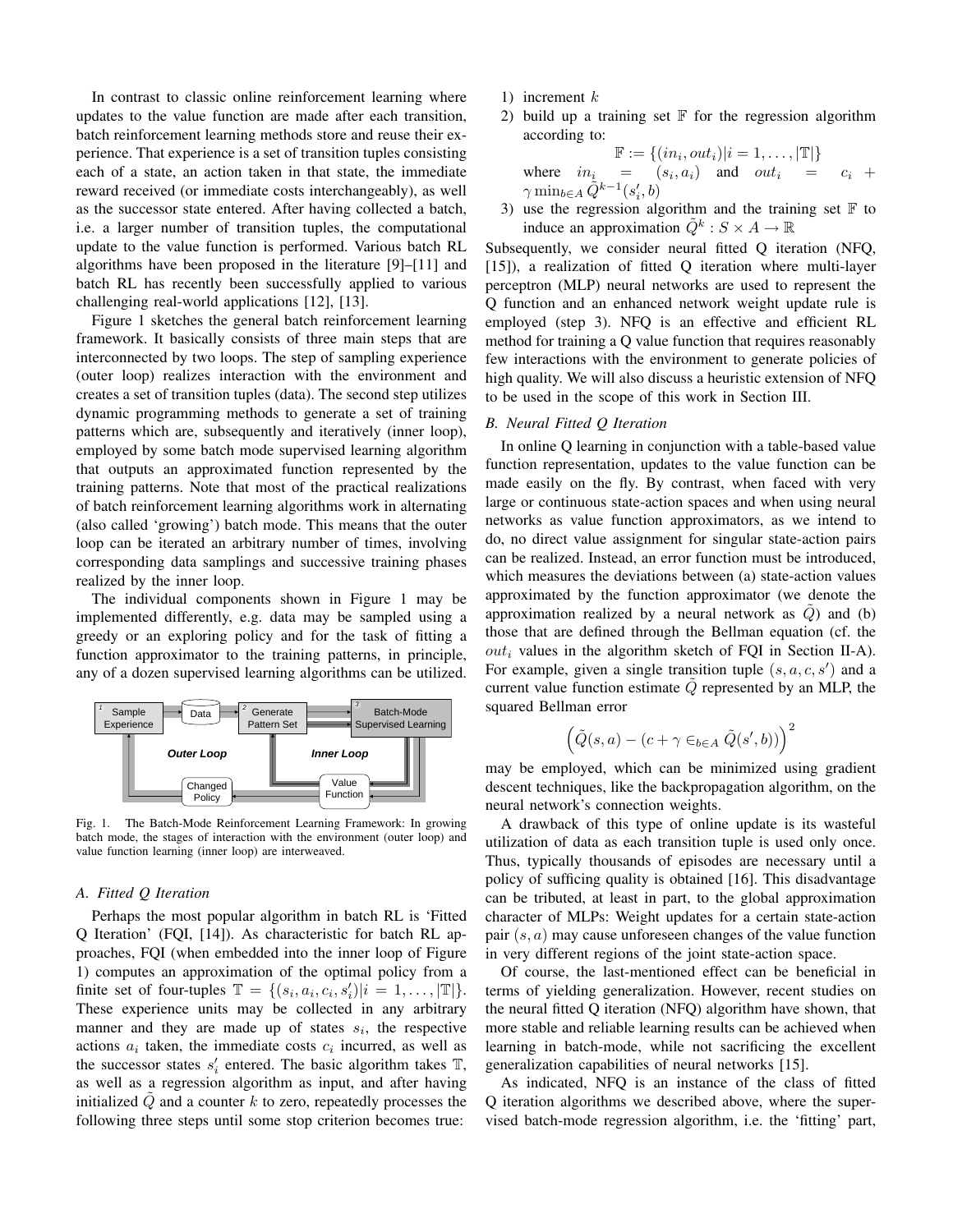is realized by a multi-layer perceptron neural network. Let  $\mathbb{T} = \{(s_i, a_i, c_i, s'_i) | i = 1, \dots, |\mathbb{T}| \}$  be the set of transition and let Q denote the space of Q value functions over  $S \times A$  representable by MLPs. Then, for each pattern  $i$ , NFQ calculates target values  $out_i$  as specified in the context of FQI (cf. Section II-A), thereby utilizing the recent Q function estimate  $Q^{k-1}$ , and computes the next (kth) iterate of the state-action value function  $Q^k$  by minimizing the batch error

$$
\sum_{i=1}^{|\mathbb{T}|} (Q^k(s_i, a_i) - out_i)^2.
$$
 (1)

The minimization of this expression is achieved by adapting the connection weights of the neural network representing  $Q^k$ ,

$$
Q^{k} \leftarrow \underset{f \in \mathcal{Q}}{\arg \min} \sum_{i=1}^{|\mathbb{T}|} (f(s_i, a_i) - out_i)^2.
$$

As actual neural network training procedure, we utilize the Rprop algorithm [17] which naturally builds on batches of training data and, hence, can be integrated easily into a batch RL algorithm. An important merit of using Rprop, when compared against, e.g. backpropagation, is its insensitivity with respect to learning parameters which rids us from tuning parameters for the supervised part of an FQI algorithm.

## III. NEURAL FITTED Q ITERATION WITH DYNAMIC SCALING

A practical concern during neural network training is the distribution of the target values (desired outputs  $out_i$ ). Clearly, in a supervised learning scenario this issue is not critical because the concrete target values are given. In reinforcement learning, however, they – the optimal state-action values – are generally not known beforehand. This point is especially striking when utilizing an iterative batch-mode RL approach, like the neural fitted Q iteration algorithm we are focusing on.

Assume you are implementing a learning approach where you want the state-action value function be represented by an MLP and where you have no prior knowledge about the learning task. Thus, you do neither know about typical episode length nor the length of an optimal episode given some starting state. Moreover, you have no clue about the range of stateaction values that the optimal Q function might adopt, i.e.

$$
Q_{\min}^\star:=\min_{(s,a)\in S\times A}Q^\star(s,a)\text{ and }Q_{\max}^\star:=\max_{(s,a)\in S\times A}Q^\star(s,a)
$$

are unknown a priori.

This lack of knowledge also affects any single iteration  $k$  of a fitted  $Q$  iteration method ( $k$  denotes the iteration counter), because the distribution as well as the minimum and maximum

$$
out_{\min}^k := \min\{out_i|i = 1,\dots,|\mathbb{T}|\}
$$
  

$$
out_{\max}^k := \max\{out_i|i = 1,\dots,|\mathbb{T}|\}
$$

of the  $out_i$  values (cf. step 2 in the pseudo code in Section II-A) are unknown beforehand, and they are varying from iteration to iteration<sup>2</sup>.

When intending to train an MLP, it must be kept in mind, that networks of this type can cover an output range from the interval  $I = (0, 1)$  only. Thus, it is the task of the designer of the learning algorithm to ensure that in each iteration  $k$ of the NFQ algorithm as well as for each target value  $out_i$  it always holds  $out_i \in I$ . Consequently, the algorithm's designer must be cautious, when defining the cost function such that target values below zero or above one can never occur. This, however, is hard (and tedious) to accomplish when having no knowledge about an optimal policy and about possible minimal or maximal Q values that might occur. Typically, the designer does even not know of how many steps poor, good, or optimal episodes will consist. The straightforward approach of using a pre-defined scaling factor for the  $out_i$  values is flawed for the same reason; minimal and maximal state-action values are not known beforehand. Besides, when the algorithm's designer is over-cautious in the way he/she scales the output values and, hence, squeezes them into a small fraction of I (for example such that  $out_{\min}^k = 0.2$  and  $out_{\max}^k = 0.3$ ), then the performance of the MLP as function approximator might be affected as well, as not the full range  $I$  is exploited. For the reasons mentioned we suggest a dynamic linear scaling mechanism that, in each iteration  $k$ , newly determines the way that all output values  $out_i$  are to be scaled.

## *A. Dynamic Scaling Heuristic*

Different sigmoidal activation functions of neural networks have different limit values (e.g.  $I = [0, 1]$  or  $[-1, 1]$ ). We therefore allow for working with a customizable interval  $I' =$  $[net_{\min}, net_{\max}] \subset I$ . The task now is to find a mapping from  $x \in [out_{\min}, out_{\max}]$  to  $y \in I'$  and vice versa as sketched in Figure 2. This is done by the bijective linear function

$$
f_{scale}: x \mapsto y = Ax + B
$$

with gradient

$$
A = \frac{net_{\text{max}} - net_{\text{min}}}{out_{\text{max}} - out_{\text{min}}}
$$

and axis intercept

$$
B = -\frac{out_{\min} \cdot (net_{\max} - net_{\min})}{out_{\max} - out_{\min}} + net_{\min}.
$$



Fig. 2. Mapping  $f_{scale}$ :  $[out_{\min}, out_{\max}] \rightarrow [net_{\min}, net_{\max}]$ 

<sup>2</sup>Ideally, in the limit  $(k \to \infty)$  it should hold  $Q_{\min}^{\star} = out_{\min}^{k}$  and  $Q_{\text{max}}^{\star} = out_{\text{max}}^{k}$ , given that F comprises the best/worst state-action pairs for the task at hand.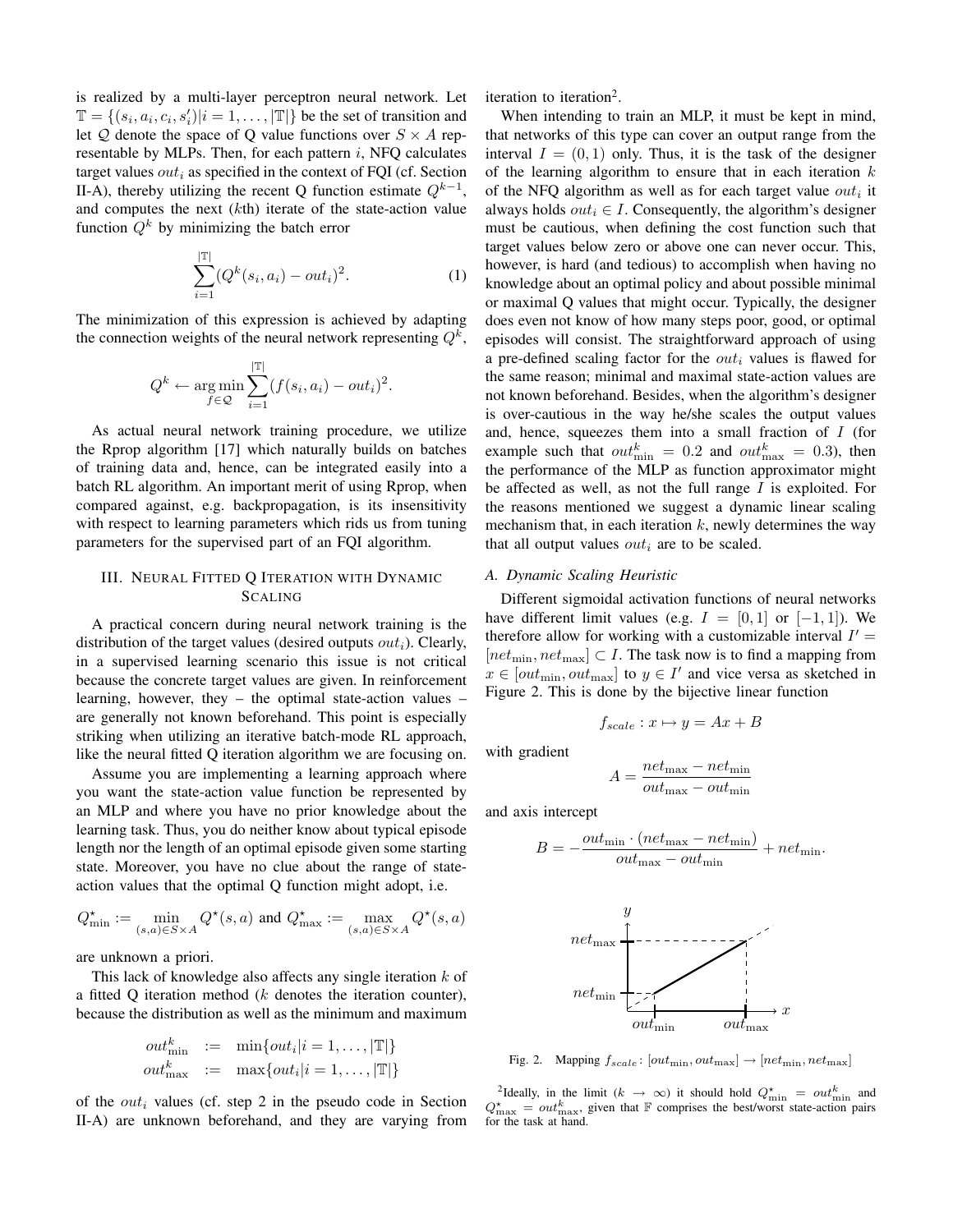The main point is, that the parameters  $A$  and  $B$  are recalculated (and stored for later use) in each NFQ iteration. The pseudo code in Figure 3 shows where the scaling heuristic is applied (red color). After having randomly initialized the weights of the MLP, we assign initial values to the scaling parameters  $A$  and  $B$  (lines 1–3). If no a priori knowledge about the task at hand is available, then these initial values can be safely set to  $A = 1$  and  $B = 0$  such that, initially, actually no scaling is applied at all. Lines 6–13 correspond to the outer batch RL loop and, thus, to interaction between the agent and the environment. New state transitions are collected and added to the existing ones (growing batch) in interaction with the real system or simulation.

Starting in line 16, we provide NFQ-related pseudo code, enriched by the dynamic scaling heuristic we are suggesting. It is important to note that our scaling technique does not just map Q values to some value within  $I = (0, 1)$ , but that the dynamic mapping between Q values and neural net outputs is anchored in the learning algorithm itself. As a matter of fact, for the purpose of calculating new target values from the current net values (line 20), the inverse back-scaling function  $f_{scale}^{-1}(y) = \frac{y-B}{A}$  is used. When all target values are computed, A and B are adapted according to the new minimal and maximal values (lines 22–25) and the target values are scaled by the new scaling function (lines 26–28).

From the perspective of a learning system's designer, the utilization of the proposed scaling heuristic features a number of benefits:

- The cost/reward function can be taken 'as is' (e.g. step costs of 1.0) and does not have to be scaled manually.
- The heuristic will find the 'right' interval, i.e. the true range of the Q value function by itself.
- The whole capacity of the neural net output can be utilized.
- The computing time for scaling operations does not carry weight in comparison to the effort for the supervised fitting of the function approximator.
- There is no drawback in the quality of found solutions compared to an algorithm with a manually (and appropriately) tuned cost function, as we will show empirically.

## IV. SSLF: A NEW BENCHMARK FOR RL ALGORITHMS

The Star Ships Learning Framework (SSLF) is an opensource framework<sup>3</sup> that provides basic routines and methods in order to interact with the space shooter game Star Ships [18]. It provides the necessary interfaces for controlling the program's star ships and the program's logic from outside the Star Ships program and, thus, commends itself as benchmark.

#### *A. The Game Star Ships*

Star Ships is an action game in which two players take control over two star ships fighting against one another. It is played in a two-dimensional toroidal universe where both players must try – by use of their offensive weapons (phasers

```
3http://sourceforge.net/projects/sslf/
```
1 init\_net()  $\rightarrow \tilde{Q}$ <br>2 init\_net\_minmax\_values() // e.g.  $net_{\text{min}} := 0$ ,  $net_{\text{max}} := 1$ 3 init\_scaling\_params()  $// e.q.$  default values  $A = 1, B = 0$ 4 repeat 5 // collect state transitions: repeat set\_startsituation() repeat 9 chose\_best\_action() // exploitation:  $a = \arg \min_b \tilde{Q}(s, b)$ <br>10 or chose\_random\_action() // with exploration prob.  $\epsilon$  $1/$  with exploration prob.  $\epsilon$ 11  $\mathbb{T} := \mathbb{T} \cup \{(s, a, c, s')\}$ 12 until  $s' \in S^+$  or  $s' \in S^{\perp}$ 13 until *'enough transitions collected'* 14 reinit net() 15 reinit\_scaling\_params() // optional // NFQ-Iterations: 16 for  $k := 1$  to N do 17 // compute target values (training set  $\mathbb{F}$ ): 18 for  $i := 1$  to  $|\mathbb{T}|$  do 19  $in_i := (s_i, a_i)$ 20  $out_i :=$  $\int_C C$  $c(s_i, a_i, s'_i) + \gamma \min_b Q^{k-1}(s'_i, b)$  else  $+$  if s  $i \in \mathcal{S}^+$  $\boldsymbol{C}$  $-$  if s  $i \in \mathcal{S}^-$ //  $\dot{Q}^{k-1}(s'_i, b) = f_{scale}^{-1}(\text{get\_current\_net\_value}(s'_i, b))$ 21 end for // apply scaling: 22  $out_{\min} := \min_{i \in \{1, ..., |\mathbb{T}|\}} out_i$ <br>23  $out_{\max} := \max_{i \in I} 1$  $\boldsymbol{out}_{\max} := \max_{i \in \{1,...,|\mathbb{T}| \}} \boldsymbol{out}_i$ 24  $A :=$  $net_{\max }-net_{\min }$  $out_{\text{max}} - out_{\text{min}}$  $25 \qquad B:=-\frac{out_{\min} \cdot (net_{\max} - net_{\min})}{t} + net_{\min}$ 26 for  $i := 1$  to  $\left| \mathbb{T} \right|$  do  $\left| \Phi \right|$ 27  $net_i := f_{scale}(out_i)$ <br>28 **end for** end for // train new MLP using  $\mathbb{F} = \{(in_i, net_i)|i = 1, ..., |\mathbb{T}|\}$ : 29 reinit net() 30 Rprop\_training()  $\rightarrow Q^k$ <br>31 end for end for  $32 \quad Q^N \rightarrow \tilde{Q}$ 

33 until *'behavior successfully learned'*

Fig. 3. Batch-Mode RL Using Neural Network Value Function Approximation: This pseudo code corresponds to both, the outer and inner loop of the batch-mode RL framework (cf. Figure 1), where in the inner loop we employ an extended NFQ variant using the proposed dynamic scaling heuristic.

as well as photon torpedos) – to weaken the opponent's shields successively until they, finally, collapse and the opponent ship can be destroyed with the next hit. The game play and story behind the game is leant to Star Trek Enterprise (TNG). Of course, each ship may also be controlled not by a human player, but by an intelligent (software) agent or even a learning agent. To facilitate the latter, the SSLF provides the necessary infrastructure in order to allow an intelligent agent – which is entirely decoupled from the Star Ships program, i.e. runs as a stand-alone software – to control one of the ships.

The external agent is informed about the current state of the environment, is expected to think about a good action to take, and of course, to finally execute that action. It can thus realize a sense-think-act loop and, moreover, has the option of improving its strategy by learning.

#### *B. The Framework and its Interfaces*

Essentially, the SSLF allows you to create your own agents that play within Star Ships. They interact with the arcade game by reading state information from file (written there periodically by the game engine) and, in turn, writing action information to file (read from there periodically by the game engine). Figure 4 provides a graphical overview of the SSLF.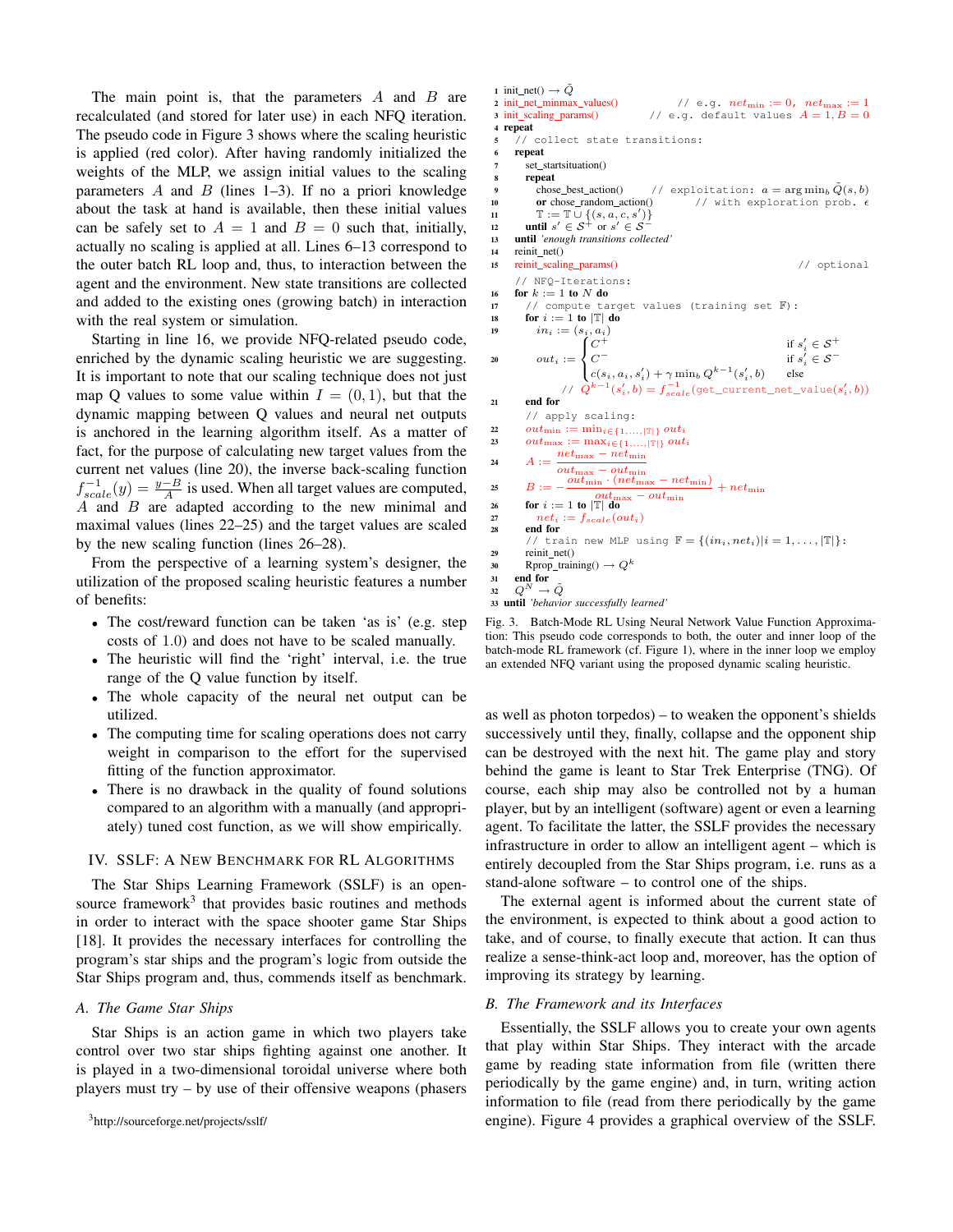The state space is high-dimensional and contains several continuous dimensions. The current state is comprised by the following entries.

- time: current time step (integer)
- game state:  $-1$  (game is going on), 0 (game ended, ships collided), 1 (game ended, ship 1 lost), 2 (game ended, ship 2 lost)
- $s_x^1$ ,  $s_y^1$ ,  $s_{vx}^1$ ,  $s_{vy}^1$ :  $x/y$  position/velocity of ship 1 (real)
- $s_x^2$ ,  $s_y^2$ ,  $s_{vx}^2$ ,  $s_{vy}^2$ :  $x/y$  position/velocity of ship 2 (real)
- $s_{\alpha}^1$ ,  $s_{\alpha}^2$ : angle of ship 1/2 (integer, discretized to 15 degrees, i.e. within [0,15,30,...,345])
- $s_{\#t}^1$ ,  $s_{\#t}^2$ : number of alive torpedos shot by ship 1/2 (can take values from within [0...5])
- $s_p^1$ ,  $s_p^2$ : ship 1/2 is currently hit by a phaser (in [0,1])
- $s_t^1$ ,  $s_t^2$ : ship 1/2 is currently hit by as many torpedos (can take values from within  $[0, ..., 10]$
- $\#t$ : number of currently active torpedos overall
- $t_x^i$ ,  $t_y^i$ ,  $t_{vx}^i$ ,  $t_{vy}^i$ :  $x/y$  position/velocity of the *i*th torpedo (real)
- $t_{age}^i$ ,  $t_{from}^i$ : torpedo i is as many time steps old (in  $[0, \ldots, 100]$  / descends from that ship (in [1,2])

The following seven actions are available to each ship in each time step: no action (0), fire phaser (2), fire torpedo (2), turn left (0), turn right (0), accelerate by a single impulse (1), warp jump (10), where the costs in terms of consumed energy (initially each ship has 400 energy units) are given in brackets.

The simulation is time discrete with alternating action stages (for ship 1 and 2, respectively) lasting 50ms each. Movements are deterministic, but hits by phasers as well as torpedos cause stochastic damage to the ships (damage in terms of reducing the available energy by some random value from [11,16]). The SSLF does not provide access to the system model, i.e. a learning agent would either have to infer the model or to use a model-free learning approach. However, it allows for setting arbitrary states which is a fundamental requirement when pursuing a learning approach.



Fig. 4. Components of the Star Ships Learning Framework

The SSLF comprises a base class from which own agents can be derived easily. It also brings along one such example hand-coded agent (called 'AI agent' subsequently), whose playing strength is already superior to a well-trained human player. This agent is provided in order to extend it, i.e. it should be interpreted as a base line AI player that is to be enhanced by certain clever, machine-learned sub-behaviors. In the remainder of this paper we report on our experiences in doing exactly this: We identified two particular behaviors (an offensive and a defensive one) and made the AI agent learn them autonomously using the NFQ algorithm with dynamic scaling presented in the preceding sections.

### V. EMPIRICAL EVALUATION

In this section, we evaluate the use of neural batch-mode reinforcement learning with the dynamic scaling heuristic we proposed. We start off with a proof of concept by illustrating the basic functioning of NFQ with dynamic scaling and by presenting some results we obtained for the well-known pole swing-up benchmark.

In the second part of this empirical evaluation, we focus on the SSLF benchmark introduced in Section IV. Throughout all experiments in the context of the Star Ships Learning Framework, our dynamic scaling heuristic is employed. We finish this evaluation by a comparison of the playing performance of a hand-coded SSLF agent playing against an agent whose strategy incorporates the behaviors we learned using neural batch-mode RL with dynamic scaling.

A video illustrating and explaining the learning process as well as the empirical results achieved, when embedding the learning results into SSLF's base AI agent, is available as supplementary material to this paper<sup>4</sup>.

## *A. Proof of Concept: The Pole Swing-Up Benchmark*

In this well-known benchmark a pole is fixed at one ending and a mass (precisely, a mass point) is mounted at its opposite end. We use the established setting where the pole has a length of 0.5 m and the mass mounted onto it has a mass of 2 kg. The task is to swing up the pole out of the idle position using small torques. To make the task sufficiently challenging we decided on two available actions  $-1$  Nm and  $+1$  Nm. The state space comprises two dimensions, an angle out of  $[-\pi, \pi]$  (0 denoting the upright position) and an angular velocity.

The criterion for optimality is the number of time steps needed to swing up. Hence, each action has constant costs c. In the goal region (angle within  $[-0.2, 0.2]$ ) no costs arise  $(C^+ = 0)$ . The problem now is that the interval  $[Q^{\star}_{min}, Q^{\star}_{max}]$ , in particular  $Q_{\text{max}}^*$ , is unknown a priori as we do not know an optimal solution yet. We expect  $Q_{\text{max}}^{\star}$  to correspond to the time steps an optimal solution would need to swing up the pole. The common approach would be to try different values for  $c$ , to fit the value function to the output range  $[0,1]$ . For the purpose of comparison, we included this (tedious) methodology in our experiments. Moreover, we applied our dynamic scaling heuristic.

*1) Experimental Setup:* We employ a fixed pattern set T containing 1862 transitions that has been generated as follows: starting from each angle in  $[-3.1, -3, -2.9, \ldots, 3.1]$  with velocity 0, two sequences are run executing always the same action  $(-1$  and  $+1$ , respectively) up to 15 time steps or until reaching the goal. With this set a wide area of the stateaction space is covered by  $T$ . A basic NFQ algorithm with

<sup>4</sup>http://bit.ly/dBxy3L or http://www.youtube.com/watch?v=rgYwP5slMH4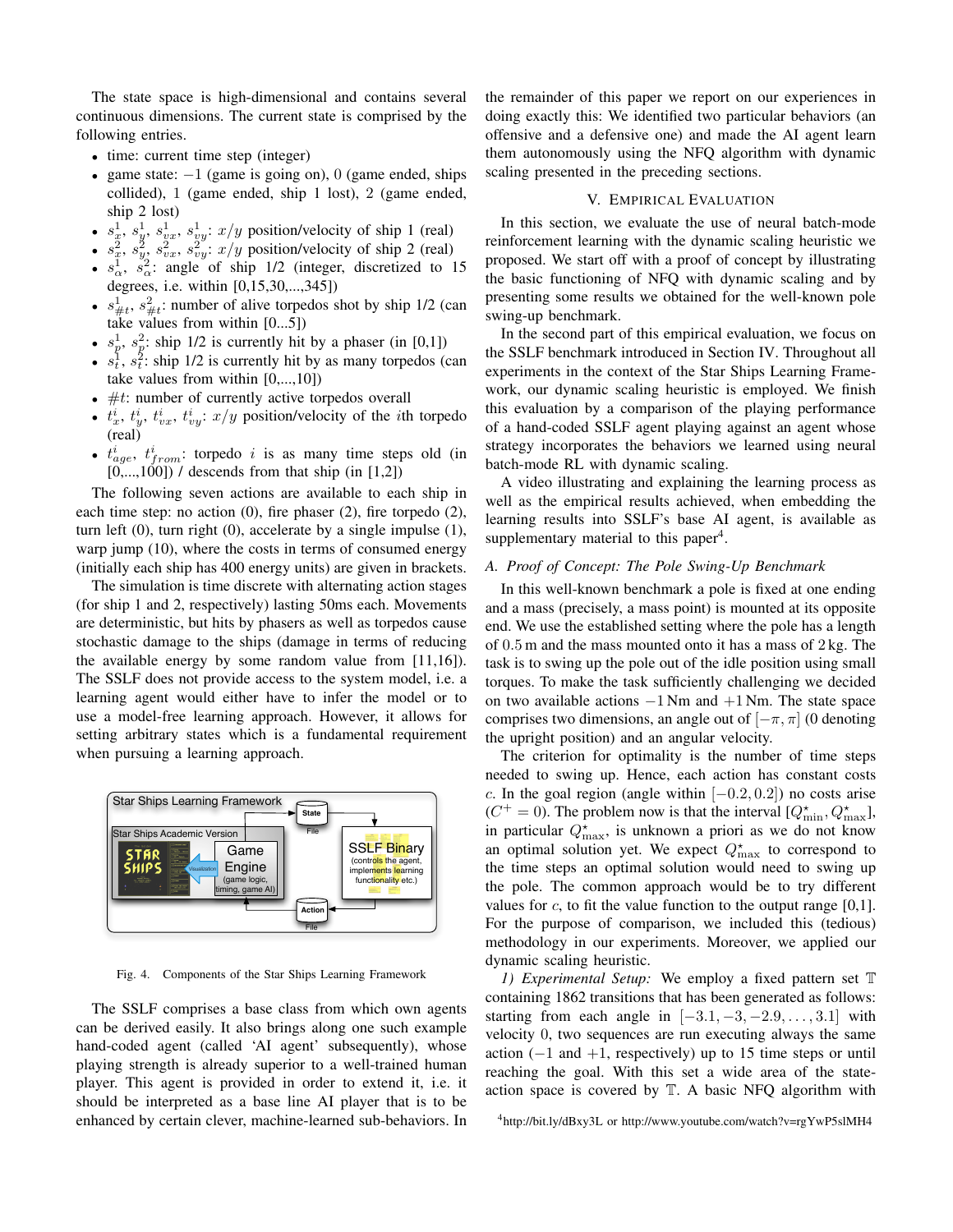$N = 250$  iterations is executed for different definitions of the cost function ranging from  $c = 0.1$  to 0.001. We set up our extended algorithm with dynamic scaling (denoted as DYN) with  $[net_{\text{min}}, net_{\text{max}}] = [0, 1]$ . A and B are initialized with default values 1 and 0. The cost function is arbitrarily set to  $c = 1$ . In all experiments an MLP with 3 inputs, one hidden layer with 9 neurons, and one output is used. The discount factor is set to  $\gamma = 1.0$ .

*2) Results:* As shown in Figures 5 and 6, if the direct costs are 'over-valued' ( $c = 0.1$  and  $c = 0.05$ ), the value function does not fit into the output range of the MLP, which results in unsuitable solutions. By contrast, the dynamic scaling heuristic is able to determine the boundaries of the resulting value function automatically and scales the values exactly to the output range of the MLP. The results are therefore nearly identical to those of having chosen manually a 'suitable' cost function (e.g.  $c = 0.02$  and  $c = 0.05$ ).

It should be noted that NFQ with dynamic scaling needs some more iterations to adjust the upper bound  $out_{\text{max}}$ . This results in a slightly flatter slope of the learning curve (within the inner batch RL loop) and must be tributed to the fact that  $out_{\text{max}}$  starts from 1 and is incremented by  $c = 1$  in each iteration whereas the optimal solution needs  $Q_{\text{max}}^{\star} = 76$  time steps. As a consequence, the share of improper policies is higher during the early NFQ iterations.

To this end, however, the learning process could be easily sped up by choosing better initial scaling parameters (e.g.  $A =$ 0.01 and  $B = 0$  as visualized in Figure 5 as DYN<sub>0.01,0</sub>). In general, for a fixed data set, this is no option as it would mean to tune parameters again (which is exactly what we wanted to omit by introducing the dynamic scaling technique). But, if we consider a growing batch approach, we may assume that the interval of the value function will not change significantly from one pass of the outer loop to the next one. This information could be used by keeping the parameters  $A$  and  $B$  of the previous pass as initial values of the current pass (which is actually done by omitting line 15 in Figure 3).



Fig. 5. We considered a fixed transition data set ( $|\mathbb{T}| = 1862$ ) and different definitions of the function  $c$  of direct costs as well as the dynamic scaling heuristic (DYN) which is, by definition, entirely independent of the exact numerical values of the direct costs. For each configuration, the entire experiment was repeated 10 times, forming averages. After every NFQ iteration the current policy was evaluated. This graph shows the time steps needed to swing up, averaged over the previous 50 NFQ iterations. Improper policies (not reaching the goal within 400 steps) were filtered out.



Fig. 6. This diagram depicts the share of improper policies that were filtered out in Figure 5 as well as the number of time steps that were needed to swing up the pole out of the idle state for the best solution found within 250 iterations. The values are averaged over all 10 repetitions of the experiment.

#### *B. Learning Partial Behaviors*

Next, we turn to the use of RL approaches in the scope of the proposed gaming benchmark and, thus, investigate several learning problems in the Star Ships Learning Framework.

As the state space is large (cf. Section IV-B) and the overall task (winning the game) is too complex we had to identify relevant subtasks for an agent playing this game. We focused on (1) evading and (2) firing torpedos, as the exposure to torpedos is – beside close combat using phaser attack which is beyond the scope of this paper – decisive for the outcome of a match. Both subtasks were further divided and learned in different levels of complexity.

*1) Torpedo Evasion:* The aim here is to evade a torpedo that crosses the trajectory of the own ship consuming a minimum of energy. The underlying MDP consists of the following components:

- Our state space  $S$  has four dimensions: the distance between the own ship and the torpedo, the orientation towards the torpedo, and the relative velocity  $(x \text{ and } y)$ assuming a ship-centered coordinate system with the xaxis running through the torpedo.
- Offensive actions are not relevant for this task. We also want to optimize the learned behavior in terms of energy usage. We therefore surrender the expensive warp jump (ten units of energy). Thus, the set  $A$  of possible actions is restricted to rotations and impulses only.
- The transition model  $p$  is deterministic in this case, since the opponent is not considered. However, it is unknown to our learning agent. Hence, a model-free learning approach must be taken.
- The cost function  $c$  corresponds to the energy usage of the respective action. Thus an impulse costs 1 unit. To bring in a time aspect (the agent should also evade within the fewest time steps) costs of 0.25 are assigned to rotations (which do not consume energy).

If the ship is hit by the torpedo, final costs of  $13.5$  arise<sup>5</sup>. Else, i.e. if the agent has evaded successfully the sequence ends with no final costs.

A discount factor  $\gamma = 0.95$  is introduced.

5 expected/average loss of energy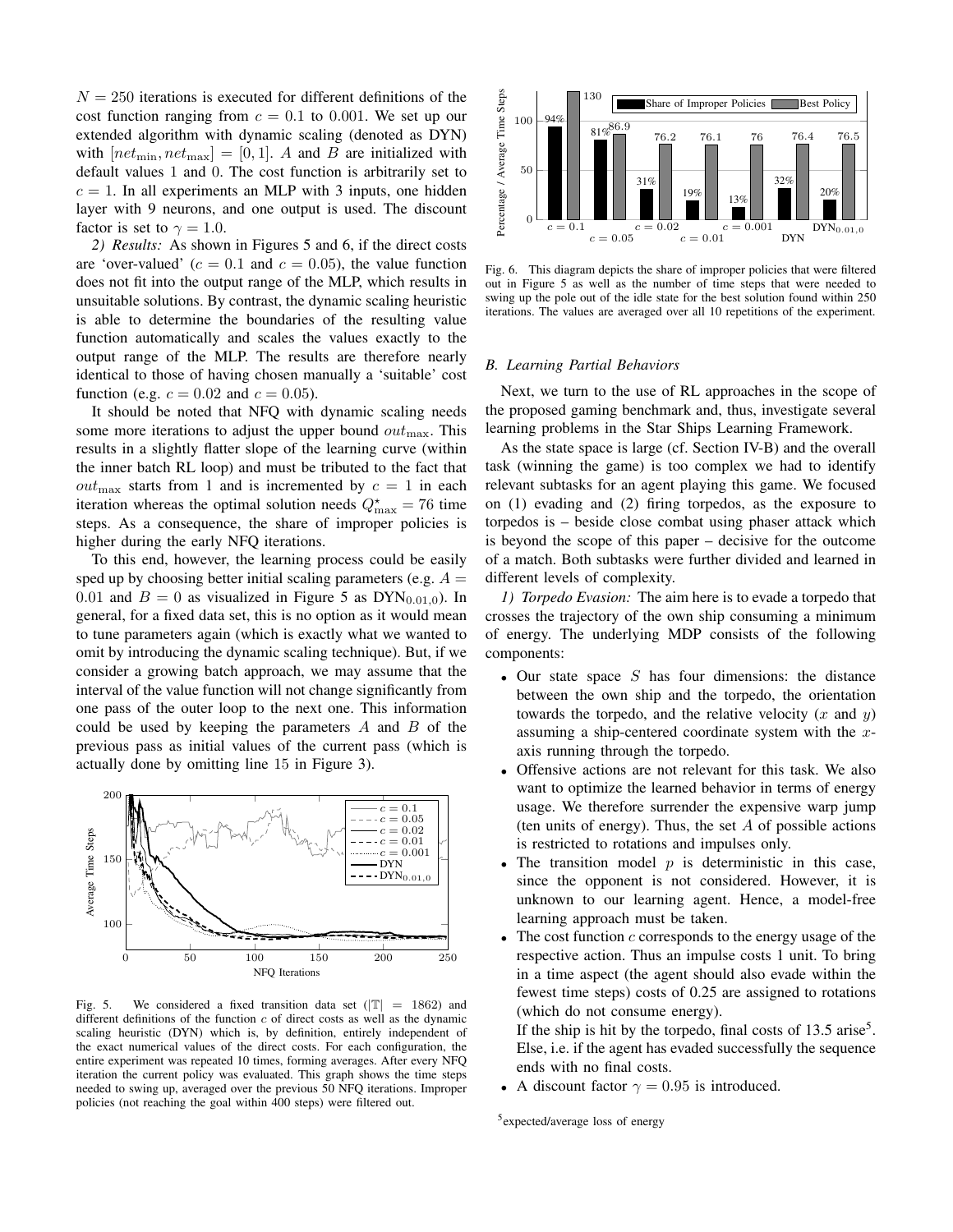A set of 5000 training start situations was generated as follows: If the ship does not execute any action (impulse), it will be hit by the torpedo. Both the velocity of the ship and the torpedo as well as the orientation are randomized such that different angles of striking occur. There is a minimum of 6 time steps until collision.

The behavior is learned using the algorithm described in section III-A. An MLP with 5 input neurons (4 for the state, 1 for the action), one hidden layer with 10 neurons and one output was used. The learning process is subdivided in training units (TU), which correspond to cycles of the outer loop (cf. Figure 1). In each TU 500 transitions (about 100 episodes depending on the current performance) are collected and added to T. Actions are selected exploiting the current function approximator and choosing random actions with a probability of  $\epsilon = 10\%$ . Afterwards a new MLP is trained within  $N = 20$  NFQ iterations. Both the newly added and already existing transitions are used (growing batch).

The results of this process are shown in Figure 7. After about 10 training units, the agent has learned to evade the torpedo in 86% of the start situations. Furthermore, the learned value function provides information about whether it is still possible to evade. A high value indicates that there is probably no way to evade using only rotations and impulses. This information could be used when embedding this sub-behavior manually into an entire strategy.



Fig. 7. Learning Processes of the Torpedo Evasion Behaviors: After each training unit the current neural network was evaluated on an independent set of 50 start situations. 'Success' means the agent was able to evade all 1, 2 or 3 torpedos.

As the own ship might be threatened by more than one torpedo at the same time one has to think about how to deal with such a case. For example, considering only the nearest torpedo might result in a maneuver that routes the ship directly towards another torpedo. We therefore decided to learn separate sub-behaviors for the evasion of 2 and 3 torpedos in a similar way. Start situations are generated with 2 and 3 torpedos, each starting from a different (random) direction. They might hit the ship staggered by few time steps. An episode ends, if the agent succeeds in evading *all* torpedos or if it is hit by one of them. The state space thus rises to 8 and 12 dimensions and the number of hidden neurons of the MLP is increased to 15 and 20, respectively. This way we made the learning task far more challenging. Nevertheless, the agent succeeds in achieving noticeably high success rates (cf. Figure 7).

*2) Torpedo Attack:* The goal in this subtask is to orient the own ship and fire a torpedo directly into the course of the opponent ship. As a proof of concept we start with both ships standing still and the opponent being passive. The state space thus comprises only two dimensions, the distance and the orientation towards the opponent. Actions are restricted to left and right rotations (at costs of 0.5 for enforcing time optimality) and to firing off a torpedo (2 energy units), which terminates the current sequence from the agent's perspective (in practice we have to wait some time steps to observe the outcome). Additional costs (reward) of  $-13.5$  arise, if the opponent is hit by the torpedo. This time we use three MLPs (one for each action) with the topology 2–7–1 to approximate the value function. The results are shown in Figure 8.

Interestingly, the success rate (share of torpedos that hit the opponent) does not grow beyond 60% in this artificially simplified scenario with stationary opponent ships. This is due to the fact that the rotations are discretized in steps of 15◦ . As a consequence, there are many situations in which the stationary opponent cannot be reached by the torpedo because the direct orientation towards the opponent lies disadvantageous between two steps of the discretization – one might say the opponent is hiding in a 'blind spot'.

This changes, however, when both ships are provided with a random, but constant velocity as in the following experiment. Now the state space is extended by two dimensions for the relative velocity  $(v_x,v_y)$  between the ships. The agent successfully learns in which direction it has to fire off the torpedo to actually hit the constantly flying opponent in remarkably many situations (cf. Figure 8).



Fig. 8. Learning Processes of the Torpedo Attack Behaviors: After each training unit the current neural network was evaluated on an independent set of 50 start situations. 'Success' means the opponent ship was hit by the torpedo.

As a next step we want to provide the opponent with some kind of intelligence. The first choice is the hand-coded AI player (dubbed 'AI agent') that is already delivered with the SSLF. To avoid disturbing the learning process we manually disable the offensive actions (phaser and torpedo) and the unpredictable warp jump of the opponent by replacing them with 'no action'. The state space is expanded by the orientation of the opponent towards the own ship to enable the learning agent to predict the action of the opponent. In fact, the learning agent is able to adjust itself to the strategy of the opponent and hit the enemy ship in up to 9 out of 10 situations.